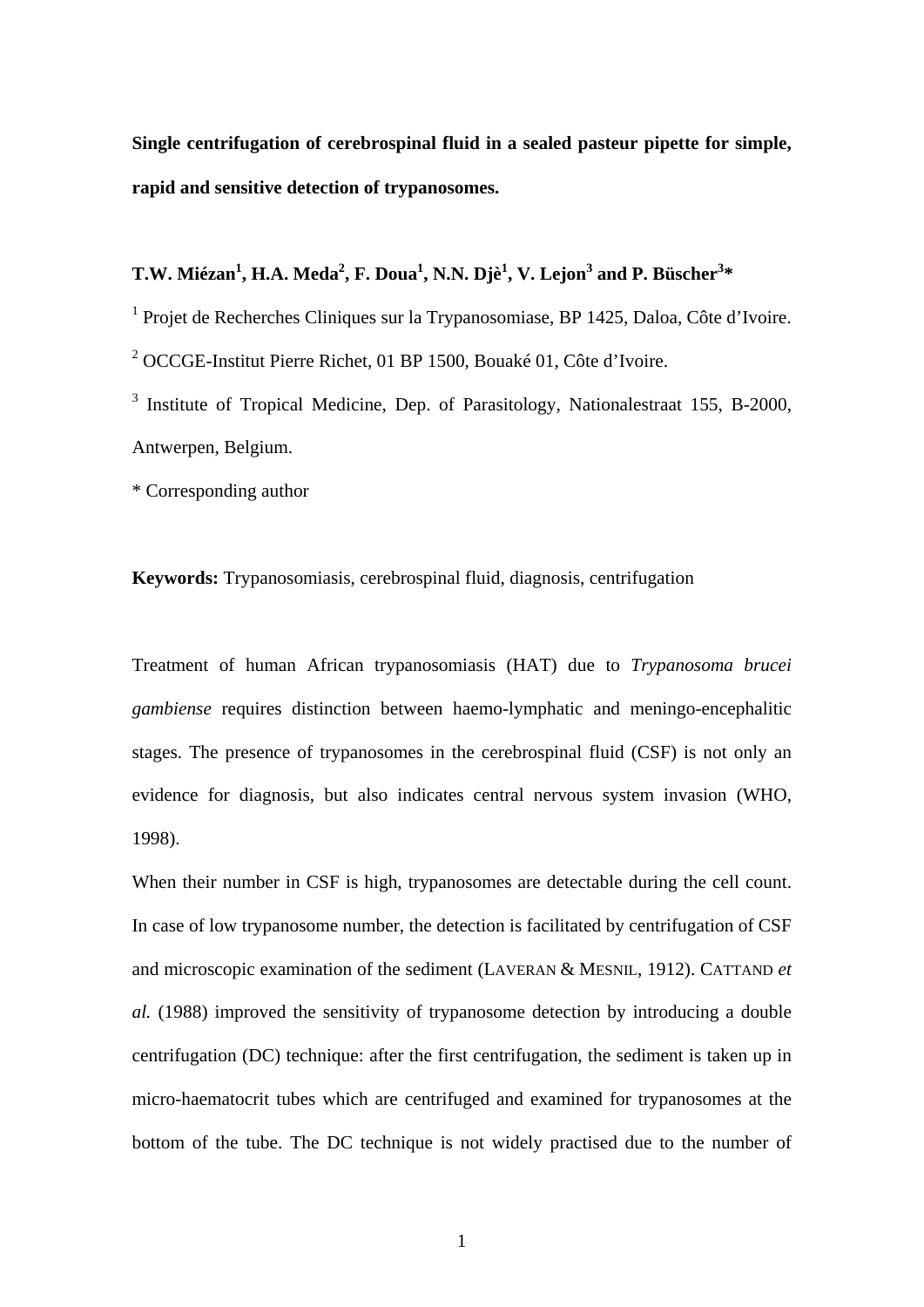manipulations and the need of two centrifuges. Here we describe a modified single centrifugation (MSC) technique as an alternative to DC, which is compared with other WHO therapeutic parameters (WHO, 1998).

The data were collected at the Projet de Recherches Cliniques sur la Trypanosomiase Daloa, Côte d'Ivoire. For routine diagnosis and stage determination of HAT, eight ml of CSF were obtained from 52 CATT-positive persons by lumbar puncture. According to WHO (1998), the following examinations were performed: parasite detection, cell count and protein concentration. Trypanosomes were searched for in blood by the mini-Anion Exchange Centrifugation Technique (mAECT), Quantitative Buffy Coat and Kit for In Vitro Isolation, in lymph by examination of the lymph node aspirate. Presence of trypanosomes in CSF was examined by DC on 6 ml of CSF and in parallel by MSC. For MSC, a sealed pasteur pipette was prepared as for mAECT (LUMSDEN *et al.*, 1979). The pipette was filled with 2 ml of CSF and centrifuged (10 minutes, 2000 rpm). Using the mAECT viewing-chamber, the sediment in the bottom of the tube was microscopically examined for the presence of trypanosomes. The cell number in CSF was counted using a Malassez counting chamber and the CSF protein concentration was assayed with the Coomassie brilliant blue method. The different methods were compared using Mc Nemar  $\chi^2$  for  $\alpha = 0.05$ .

Combining all techniques, trypanosomes were detected in 42 patients (80.8%). According to WHO criteria (WHO, 1998), 35 of these patients (83.3%) were in the meningo-encephalitic stage. Trypanosomes were detected in 34 CSF samples; the DC and MSC techniques were positive in respectively 28 and 33 patients (table 1). MSC detected trypanosomes in 6 samples negative with DC (with 6, 8, 10, 20, 194 and 338 cells/ $\mu$ l in CSF), whereas DC detected trypanosomes in only one MSC negative sample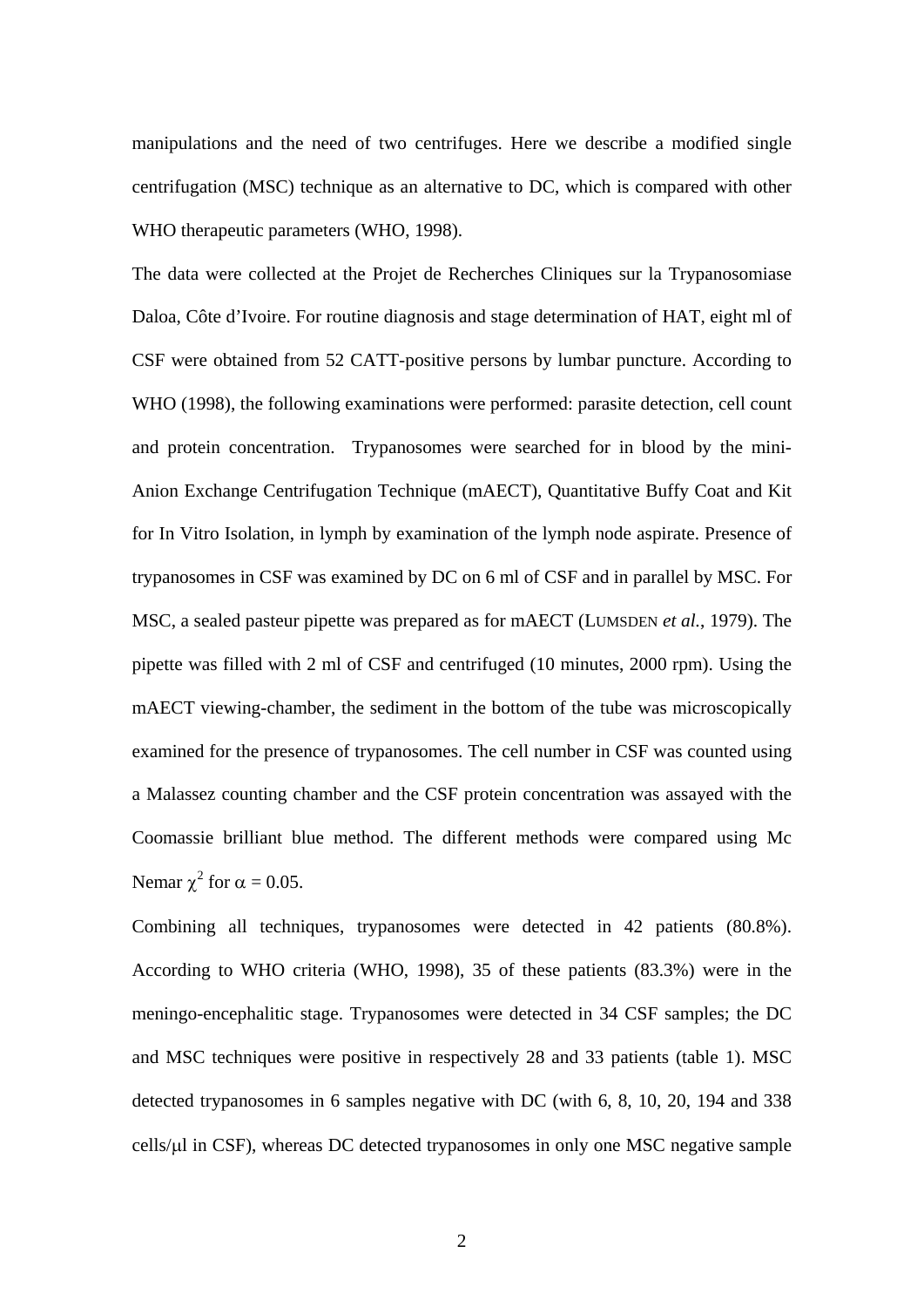(with 726 cells/µl). Although MSC appeared more sensitive, the difference of sensitivity between MSC and DC was not statistically significant ( $\chi^2 = 2.29$ ; p > 0.05). There was no significant difference between the MSC technique and the white cell count ( $\chi^2$  = 0.50; p > 0.05) or total protein concentration in CSF ( $\chi^2$  = 0.57; p > 0.05) as criteria for stage determination.

We conclude that MSC is rapid, simple and sensitive for diagnosis and stage determination of HAT. The test can be performed in 10 minutes. Trypanosomes can be detected in the bottom of the sealed pasteur pipette, avoiding the need to transfer the sediment on a slide. MSC is less elaborated than DC since only one centrifugation step is needed and is cheaper since only a sealed pipette and one centrifuge are necessary. MSC is also recommended for post-treatment follow-up.

## **Acknowledgements**

This study received financial support from the Ministère de la Santé, Côte d'Ivoire and the General Administration for Development Co-operation, Belgium. We Thank Mr Konan Konan Alexandre, Dion Ladaidé, Gabin Ferdinand, Auguste Bernard and Blé Léopold for their technical assistance.

## **References**

Cattand P., Miézan T.W. & De Raadt P. (1988). Human african trypanosomiasis: use of double centrifugation of cerebrospinal fluid to detect trypanosomes. *Bull World Health Organ*, **66**, 83-86.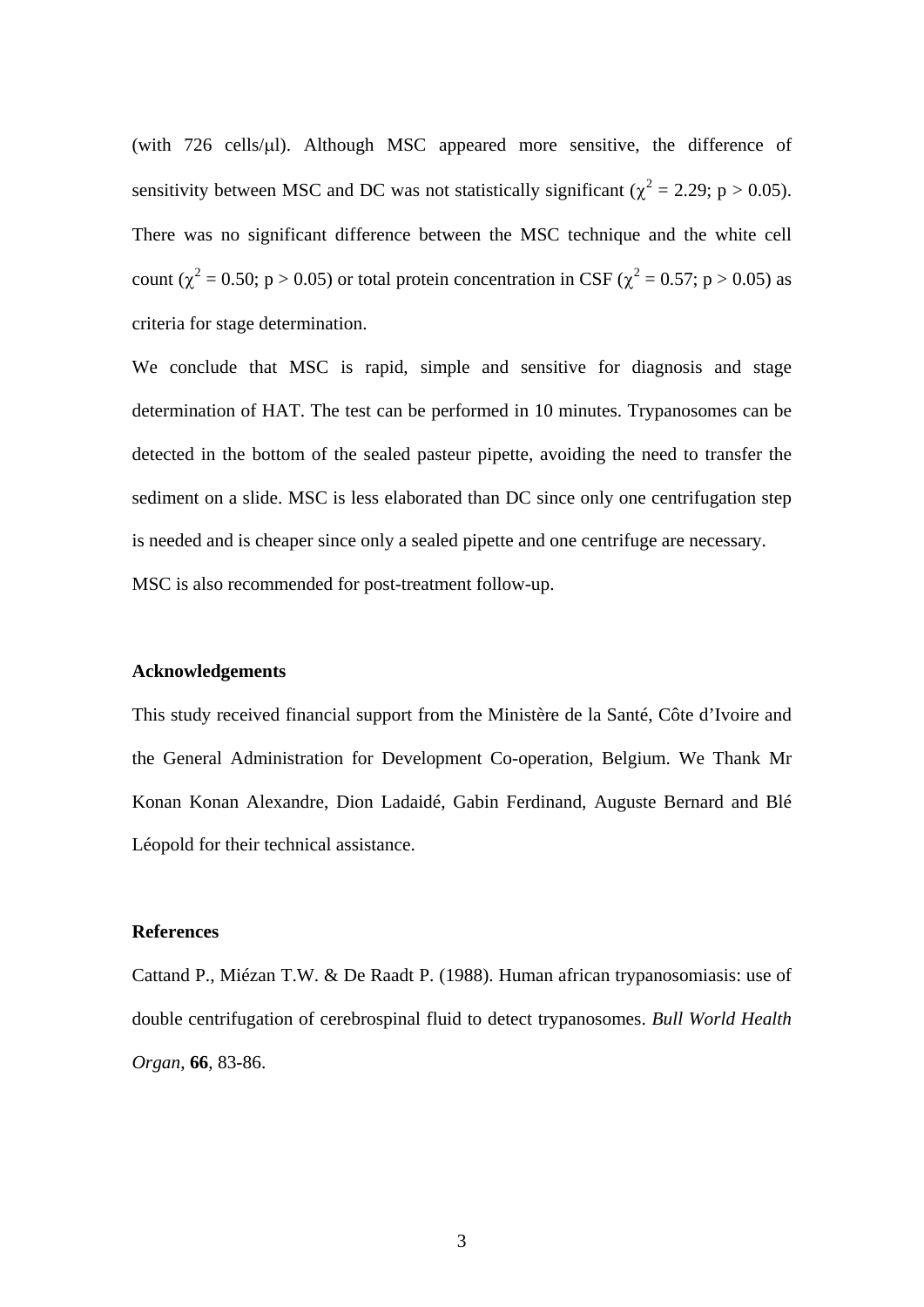Laveran A. & Mesnil F (1912). Trypanosomiase humaine ou Maladie du sommeil. In: *Trypanosomes et trypanosomiases*, Masson et Cie (editors), 2nd edition. Paris: Librairies de l'Académie de Médecine, pp. 673-795.

Lumsden W.H.R., Kimber C.D., Evans D.A. & Doig S.J. (1979). *Trypanosoma brucei*: miniature anion-exchange centrifugation technique for detection of low parasitaemias: adaptation for field use. *Trans R Soc Trop Med Hyg*, **73**, 312-317.

WHO. (1998). Control and surveillance of African trypanosomiasis. *WHO Technical Report Series*, **881**, 1-113.